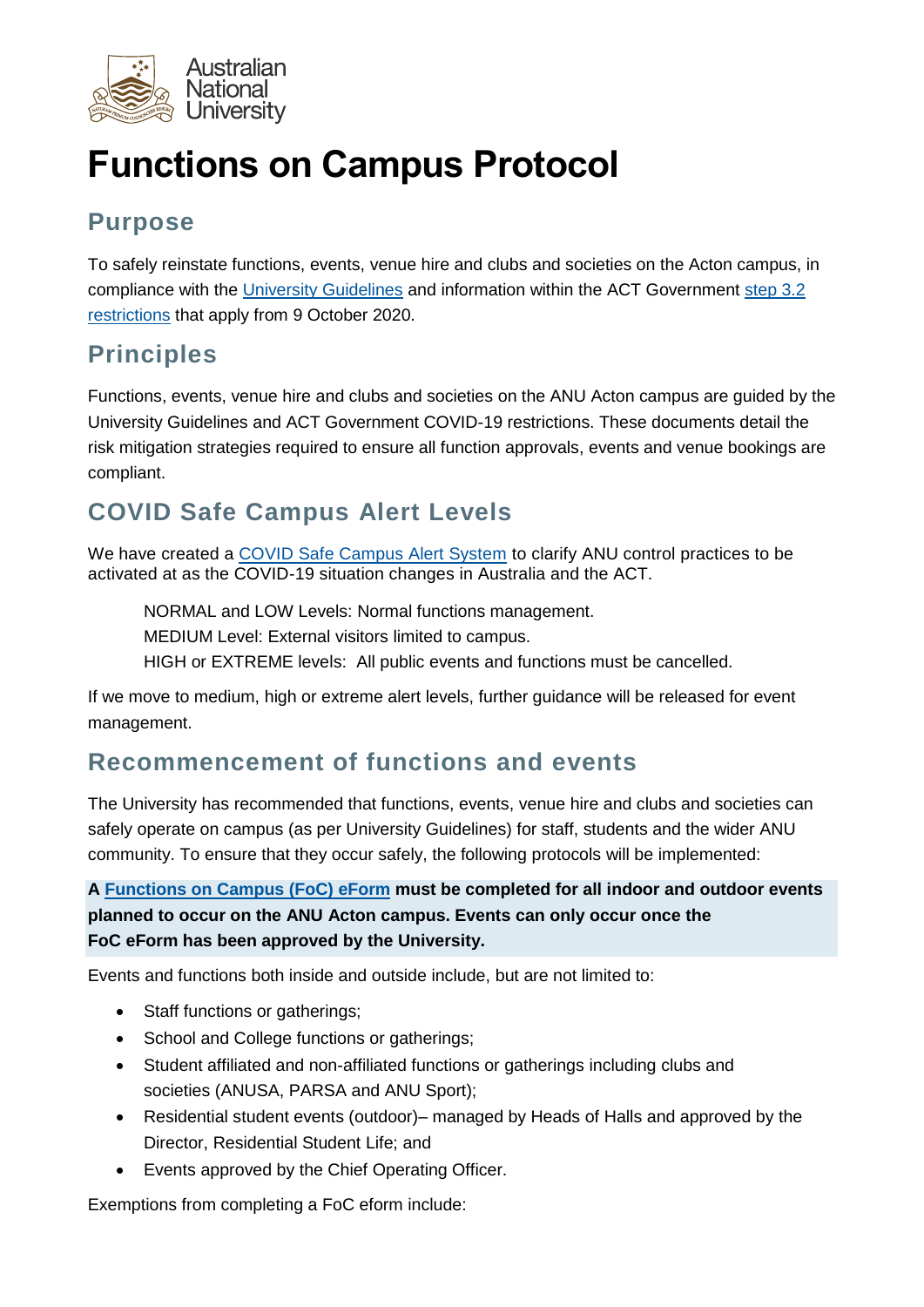- Drill Hall, Llewellyn Hall and University House managed internally via a venue enquiry form;
- Departmental staff meetings;
- Residential student events (indoor) managed by Heads of Halls and approved by the Director, Residential Student Life.

All other requirements of this Protocol still apply to these areas. This includes completion of a Risk Assessment Plan (see para 3).

**Functions, and events where risk cannot be adequately controlled or mitigated (i.e. exposure cannot be reduced or prevented) are unlikely to be approved. This may include festivals, live bands, markets and stalls, religious gatherings, protests and demonstrations.**

#### **To note:**

- Special care and attention should also be given to public and congregational performances involving singing (including choirs), to maintain physical distancing between performers and with the audience.
	- o Performers should remain two meters away from the audience
	- o Performers should remain two meters away from each other
- Guided tours should not go for longer than two hours.
- Meetings of ANU clubs on campus will be approved, provided that the required ANU protocols (below) are met.
- Non-compliance of University Guidelines and protocols will result in the cancellation of all offending club/society events. Section 1.0 University Guidelines identifies actions for noncompliance.

### **Protocols**

- **1.** Indoor events can occur with a maximum of 200 attendees. One person per four square metres (1 per  $4m<sup>2</sup>$ ) applies.
- **2.** Outdoor events can occur with a maximum of 200 attendees. One person per two square metres (1 per  $2m^2$ ) applies.
- **3.** Large indoor seated venues can have events up to 50% capacity, up to 1,000 people. In this case the one person per four square metres  $(1 \text{ per } 4\text{m}^2)$  does not apply however social distancing measures should be put in place.
- **4.** Events with more than 200 attendees can occur if an exemption has been approved by ACT Health. The exemption request form can be accessed [here.](https://form.act.gov.au/smartforms/servlet/SmartForm.html?formCode=1569) Once an exemption request has been approved by ACT Health, the approval must be attached to the FoC eForm. If the event will be held in an area that does not require an FoC eForm, the approval must be kept on file.
- **5.** Medium-sized hospitality venues with total usable space between 101 and 200 square metres can have a maximum of 50 people throughout the venue (excluding hospitality staff).
- **6.** For events held at Kambri cinema a capacity of up to 50% is permitted.
- **7.** [COVID-19 Risk Assessment Plan](http://imagedepot.anu.edu.au/whs/3.1%20Hazard%20Management/3.1%20Appendix%20B.4%20WHS%20Hazard%20and%20Risk%20Assessment%20for%20COVID-19%20Exposure%20Template_Functions%20on%20Campus.docx) and a COVID-19 Safety Plan are required for each function or event on campus and a copy should be available while the event is running.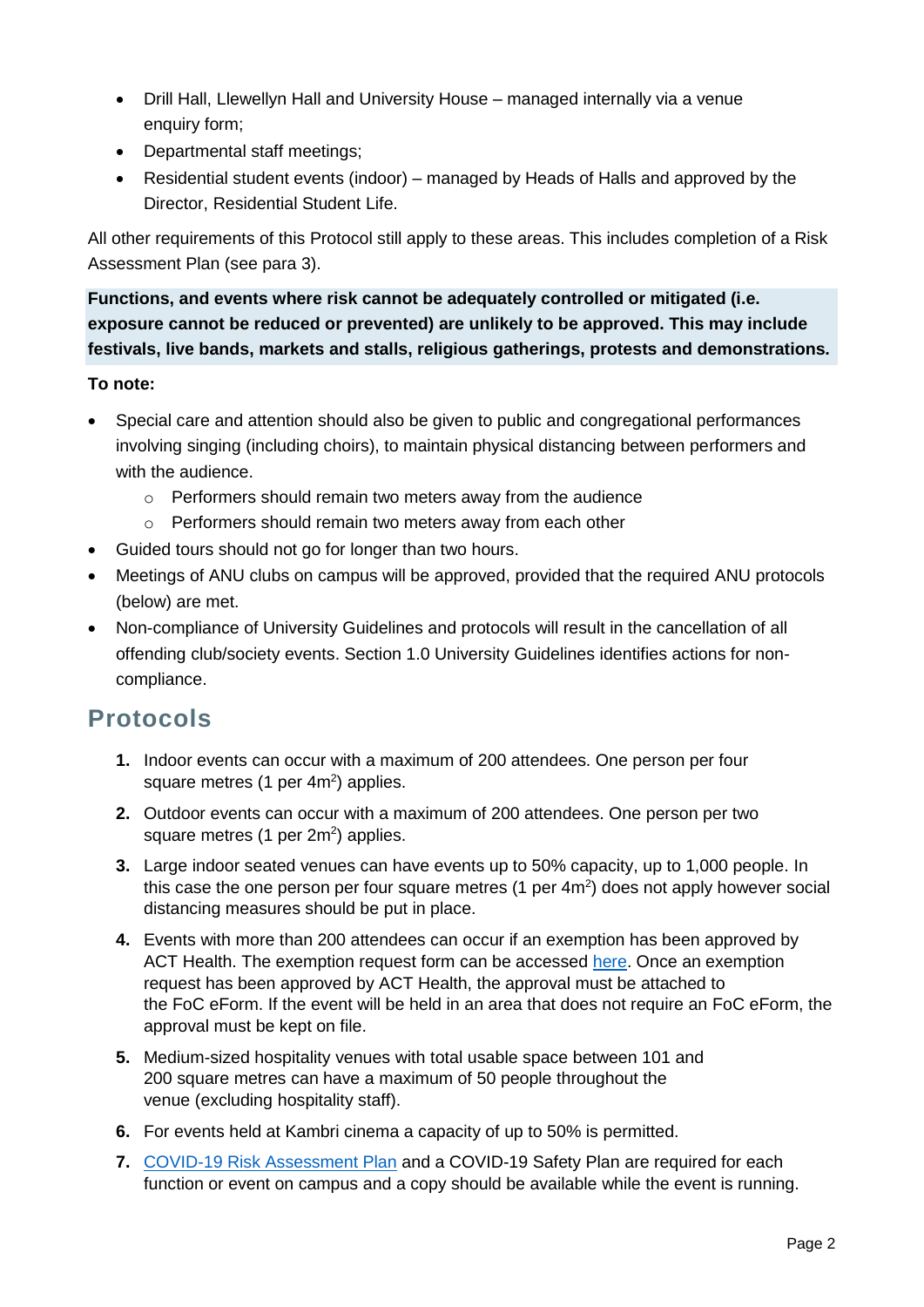This must be submitted as part of the FoC eform and agreed by the Associate Director, Corporate and Client Relations (Facilities & Services) prior to confirming the function.

- **8.** Event safety information should be well signed and easily viewable by attendees.
- **9.** It is recommended that there is a two-hour time limit for events and venue usage in accordance with the current ACT guidance. All participants to enter and leave within two hours.
	- For events planned for more than two hours, additional detailed plans should be put in place to schedule additional short and long breaks, to clean the room and to ventilate.
- **10.** There will be physical inspections of events (selected by risk) to ensure compliance. Inspections will be undertaken by the Functions on Campus team. Consequences of non-compliance include, but are not limited to:
	- Minor non-compliance items must be amended during the audit.
	- Functions may be cancelled immediately.
	- Future functions may not be approved for non-compliant organisers (staff, student or student groups).
	- A post-event inspection report (highlighting any non-compliance issues) will be compiled for Senior Executive review.
	- All corrective actions must be recorded in Figtree.
- **11.** Attendance is prohibited by individuals with COVID-19 symptoms (managed in accordance with University Guidelines on ANU Campuses, 2.1 and 5.1).
- **12.** Hospitality service staff must wear face masks while serving.
- **13.** All third-party providers must have available a copy of their COVID Safe operating plans, including staff inductions.
- **14.** Function attendees must be strongly encouraged to wear face masks.
- **15.** Persons in attendance will be required to complete pre-event registration (there will be no walk-ins). The registration process must include all relevant COVID Safe information and *ANU Privacy Policy* acknowledgement. Contact tracing information is to be retained for 28 days and provided to ANU and/or ACT Health when requested.
- **16.** There must be a nominated event 'protocol officer' to monitor the event and ensure compliance.
- **17.** The protocol officer must complete the [Australian Government's COVID-19 infection control](https://www.health.gov.au/resources/apps-and-tools/covid-19-infection-control-training)  [training course.](https://www.health.gov.au/resources/apps-and-tools/covid-19-infection-control-training)
- **18.** Organisers will be encouraged to offer online activities, so to minimise face-to-face attendance.
- **19.** SCAPA will be notified of all public functions.
- **20.** Any outbreaks or hot spots detected will be dealt with in accordance with the current ANU Guidelines and ACT regulations.
- **21.** To reduce communal hotspots, entry, exit and high-volume areas must be clearly signposted and adhered to. There must be increased cleaning of high touch point areas and restroom facilities and this must be captured within the event organiser's budget and paid for under the event/function arrangements.